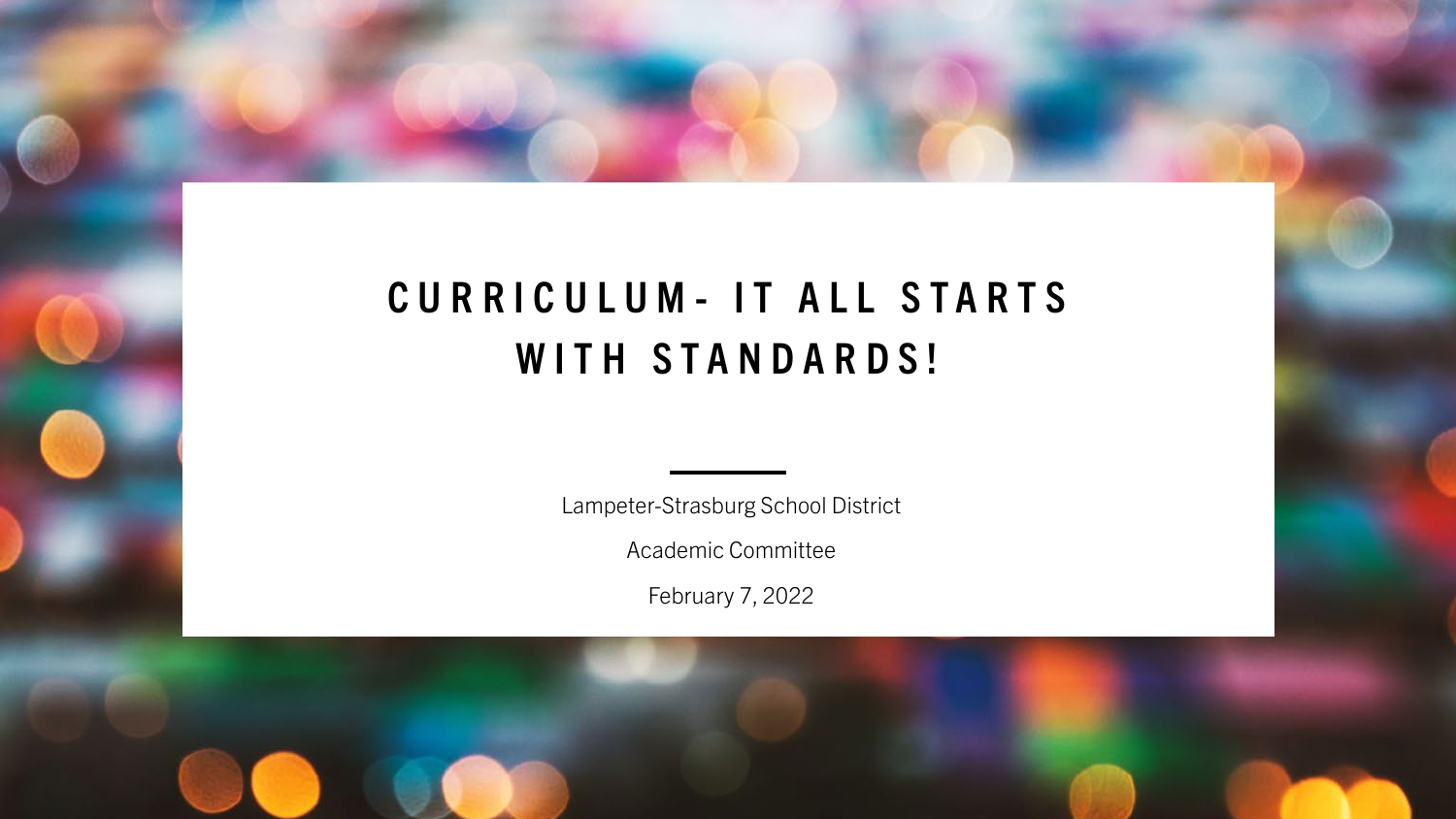### **CURRICULUM, INSTRUCTION, & ASSESSMENT**

## **IT ALL STARTS WITH STANDARDS!**



What is it we expect all students to learn? (Know and be able to do)



How will we know when they have learned it?



How will we respond when they don't learn?



How will we respond when they already know it?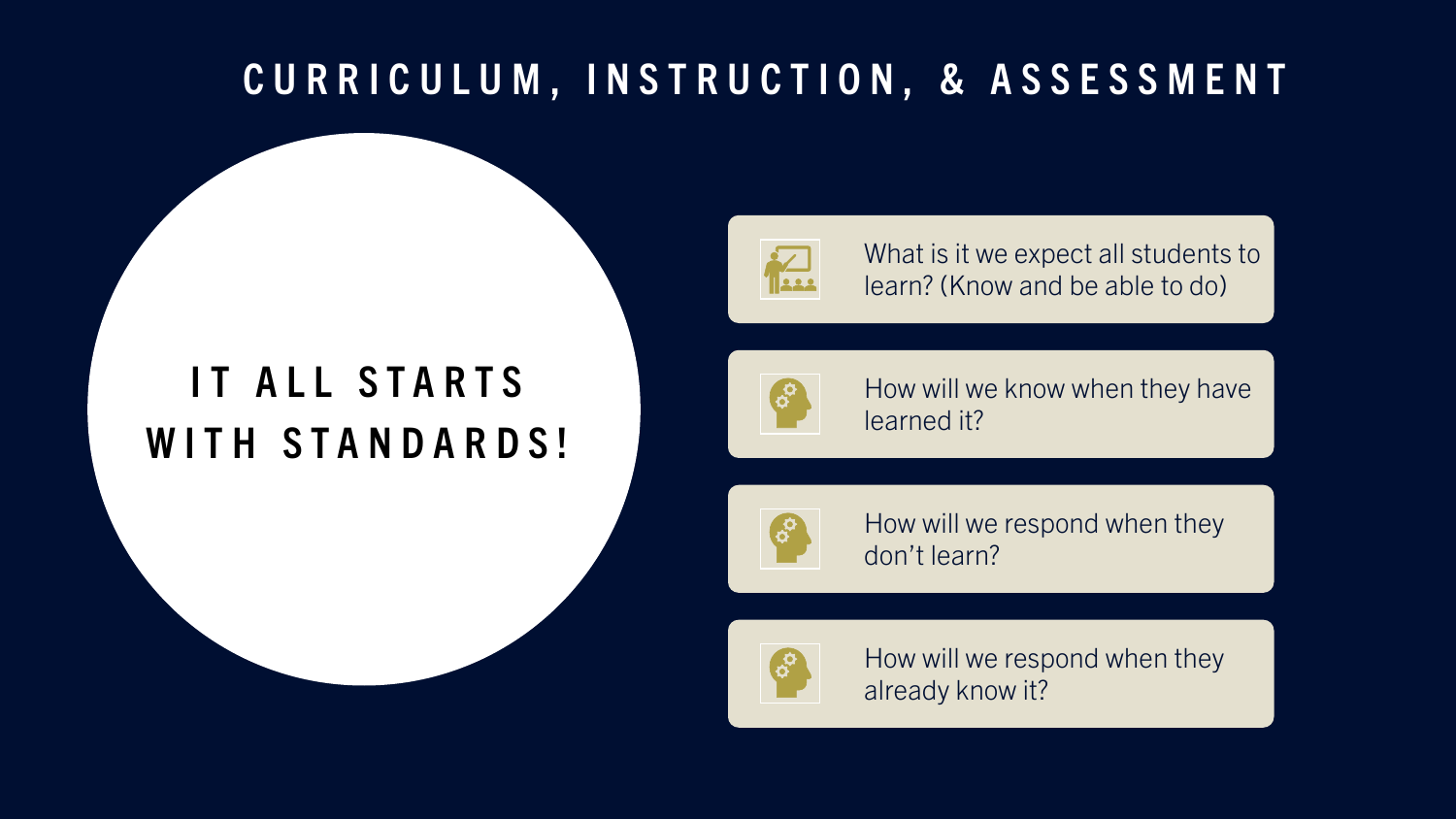### **CURRICULUM, INSTRUCTION, & ASSESSMENT**

### **WHAT IS A STANDARD AND WHERE DO STANDARDS COME FROM?**

- The No Child Left Behind Act (NCLB) of 2001 established the need for all states to align curriculum and instructional materials to State Academic Standards to ensure that students, teachers, and administrators can measure progress against common expectations for student academic achievement.
- Prior to NCLB, public education systems were not mandated to assess specific standards to achievement (Guskey & Baily, 2010).
- Standards-based Reform required school to account for what students are actually taught and what they learn as a consequence of teaching. (Elmore, 2000).

\*Elmore, R.F. (2000). *Building a new structure for school leadership.* Washington, DC: Albert Shanker Institute. \*Guskey, T. R., & Bailey, J. M. (2010). *Developing standards-based report cards.* Thousand Oaks, CA: Corwin.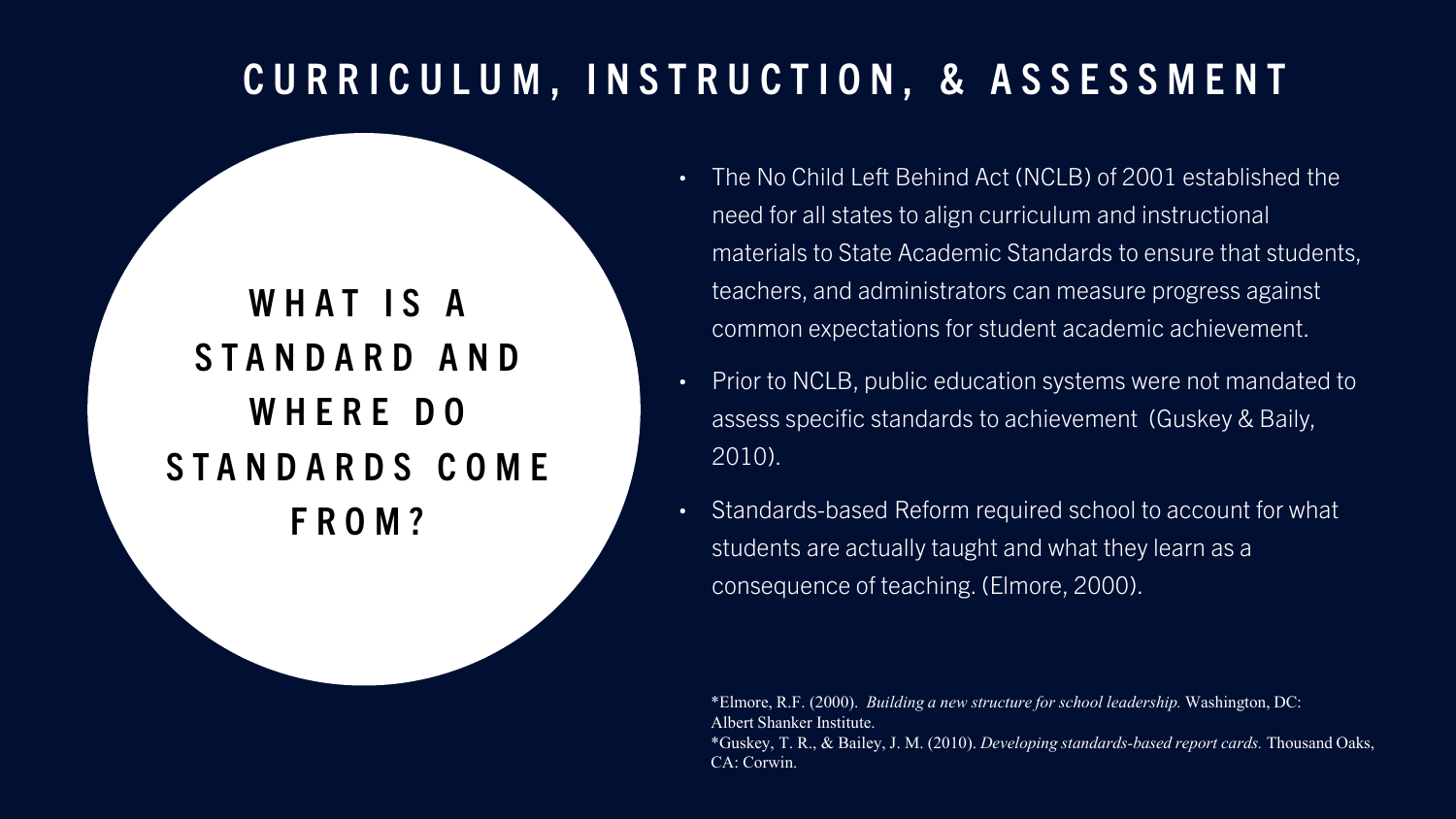### **CURRICULUM, INSTRUCTION, & ASSESSMENT**

**WHAT IS A STANDARD AND WHERE DO STANDARDS COME FROM?** 

- Standards describe, with varying degrees of clarity and specificity, skills and content students are expected to know and be able to do at various stages in  $K-12$ schooling (Guskey & Bailey, 2010; O'Connor, 2009).
- Standards shift the focus from inputs, or what teachers are expected to do, to outputs, or what students will know and be able to do  $(O'C$  onnor,  $2009$ ).
- Title 22, 4.4 G eneral Policies: It is the policy of the Board that the local curriculum be designed by school entities to achieve the academic standards under  $\S$  4.12 (relating to a cademic standards) and any additional academic stand ards as determined by the school entity.

\*Guskey, T. R., & Bailey, J. M. (2010). *Developing standards-based report cards.* Thousand Oaks, CA: Corwin. \*O'Connor, K. (2009). *How to grade for learning: K-12.* Thousand Oaks, CA: Corwin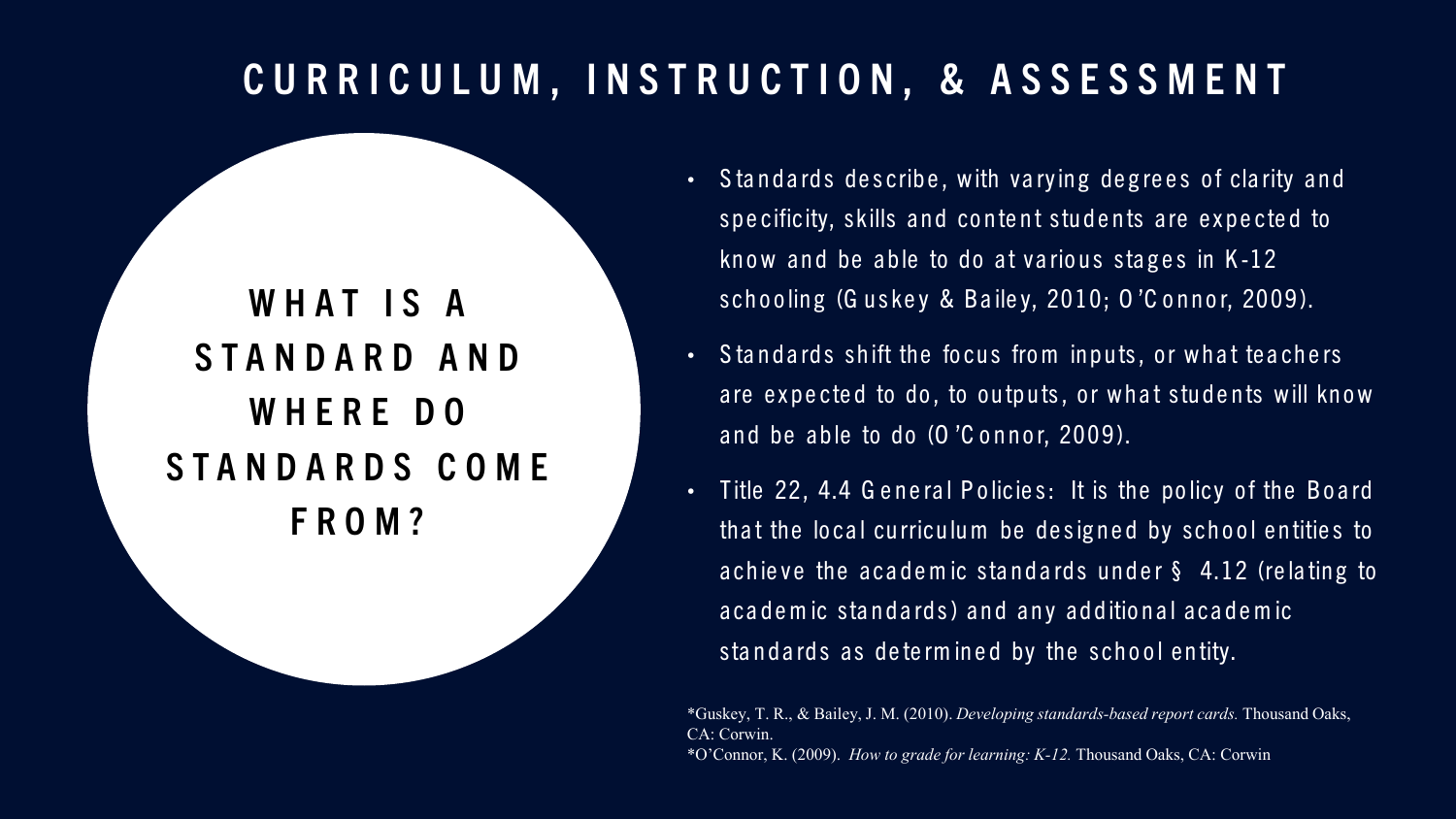#### **TITLE 22 PA. CODE § 4.12. ACADEMIC STANDARDS**

- (b) In designing educational programs, school entities shall provide for the attainment of the academic standards under subsections (a) and (c) and any additional academic standards as determined by the school entity. Attaining the academic standards in this section requires students to demonstrate the acquisition and application of knowledge.
- (c) School entities shall prepare students to attain academic standards in mathematics and English Language Arts in Appendix A-2 and incorporated here by reference and additional standards as may be adopted by the Board and promulgated as amendments to this chapter.
- (d) A school entity's curriculum shall be designed to provide students with planned instruction needed to attain these academic standards.
- [Title 22, Chapter 4 PA School Code](http://www.pacodeandbulletin.gov/Display/pacode?file=/secure/pacode/data/022/chapter4/chap4toc.html&d=)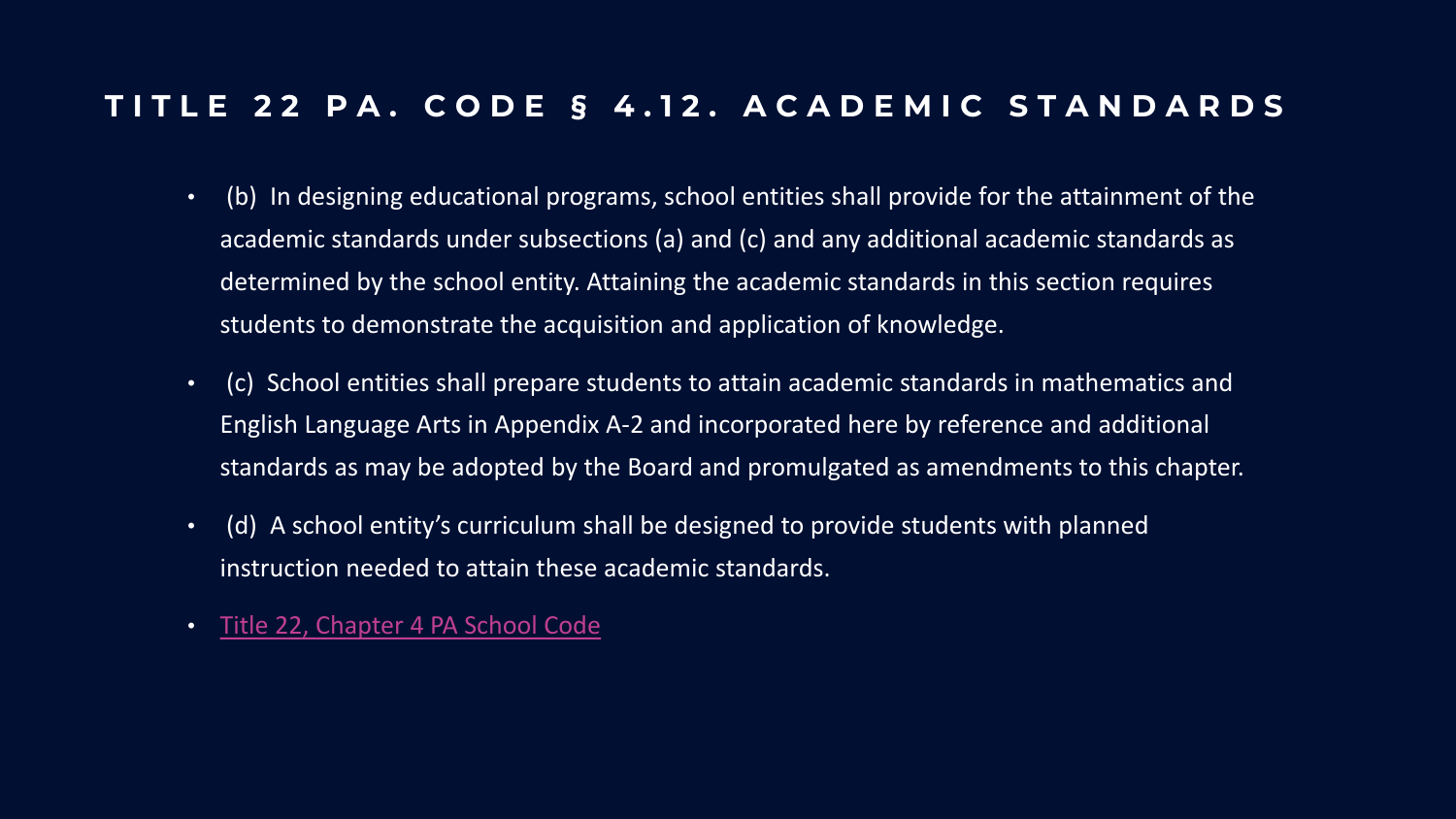# **SO…WHERE CAN I FIND THESE STANDARDS?**

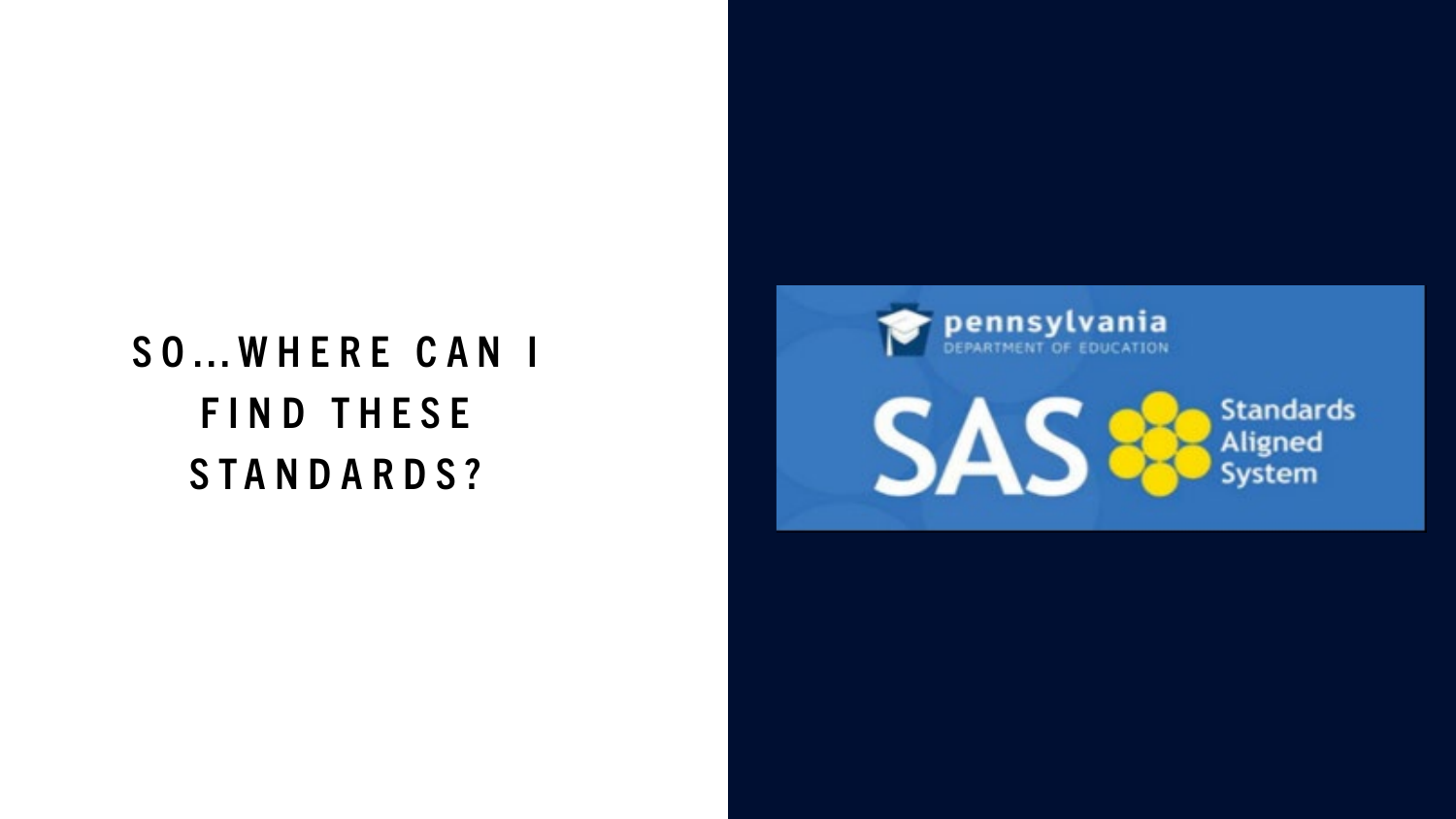## **PENNSYLVANIA CORE STANDARDS EXAMPLE: READING INFORMATIONAL TEXT**

| 1.2                                          | <b>Reading Informational Text</b>                                                                                                                                                                               |                                                                                                                                                                                       |                                                                                                                                                                                                    |                                                                                                                                                                                                                                                                                                                                                                                                       |                                                                                                                                                                                                                                |  |  |  |  |  |
|----------------------------------------------|-----------------------------------------------------------------------------------------------------------------------------------------------------------------------------------------------------------------|---------------------------------------------------------------------------------------------------------------------------------------------------------------------------------------|----------------------------------------------------------------------------------------------------------------------------------------------------------------------------------------------------|-------------------------------------------------------------------------------------------------------------------------------------------------------------------------------------------------------------------------------------------------------------------------------------------------------------------------------------------------------------------------------------------------------|--------------------------------------------------------------------------------------------------------------------------------------------------------------------------------------------------------------------------------|--|--|--|--|--|
|                                              | Students read, understand, and respond to informational text—with an emphasis on comprehension, vocabulary acquisition, and<br>making connections among ideas and between texts with focus on textual evidence. |                                                                                                                                                                                       |                                                                                                                                                                                                    |                                                                                                                                                                                                                                                                                                                                                                                                       |                                                                                                                                                                                                                                |  |  |  |  |  |
|                                              | Grade 6                                                                                                                                                                                                         | Grade 7                                                                                                                                                                               | Grade 8                                                                                                                                                                                            | Grades 9-10                                                                                                                                                                                                                                                                                                                                                                                           | Grades 11-12                                                                                                                                                                                                                   |  |  |  |  |  |
| Key Ideas and Details<br>Text Analysis       | CC.1.2.6.C<br>Analyze in detail how a key<br>individual, event, or idea is<br>introduced, illustrated, and<br>elaborated in a text.<br>E06.B-K.1.1.3                                                            | CC.1.2.7.C<br>Analyze the interactions<br>between individuals,<br>events, and ideas in a text.<br>E07.B-K.1.1.3                                                                       | CC.1.2.8.C<br>Analyze how a text makes<br>connections among and<br>distinctions between<br>individuals, ideas, or events.<br>E08.B-K.1.1.3                                                         | $CC.1.2.9 - 10.0$<br>Apply appropriate strategies to<br>analyze, interpret, and evaluate<br>how an author unfolds an analysis<br>or series of ideas or events.<br>including the order in which the<br>points are made, how they are<br>introduced and developed, and<br>the connections that are drawn<br>between them.<br>L.N.1.1.3<br>L.N.1.3.3<br>L.N.2.3.3<br>L.N.2.3.5<br>L.N.2.4.1<br>L.N.2.4.3 | CC.1.2.11-12.C<br>Analyze the interaction and<br>development of a complex set of<br>ideas, sequence of events, or<br>specific individuals over the<br>course of the text.                                                      |  |  |  |  |  |
| Craft and Structure<br>Point of View         | CC.1.2.6.D<br>Determine an author's point of<br>view or purpose in a text and<br>explain how it is conveyed in the<br>text.<br>E06.B-C.2.1.1                                                                    | CC.1.2.7.D<br>Determine an author's point of<br>view or purpose in a text and<br>analyze how the author<br>distinguishes his or her<br>position from that of others.<br>E07.B-C.2.1.1 | CC.1.2.8.D<br>Determine an author's point of<br>view or purpose in a text and<br>analyze how the author<br>acknowledges and responds to<br>conflicting evidence or<br>viewpoints.<br>E08.B-C.2.1.1 | $CC.1.2.9 - 10.D$<br>Determine an author's particular<br>point of view and analyze how<br>rhetoric advances the point of<br>view.<br>L.N.2.3.6                                                                                                                                                                                                                                                        | $CC.1.2.11 - 12.D$<br>Evaluate how an author's point of<br>view or purpose shapes the<br>content and style of a text.                                                                                                          |  |  |  |  |  |
| Craft and Structure<br><b>Text Structure</b> | CC.1.2.6.E<br>Analyze the author's structure<br>through the use of paragraphs,<br>chapters, or sections.<br>E06.B-C.2.1.2                                                                                       | <b>CC.1.2.7.E</b><br>Analyze the structure of the<br>text through evaluation of the<br>author's use of graphics,<br>charts. and the major sections<br>of the text.<br>E07.B-C.2.1.2   | CC.1.2.8.E<br>Analyze the structure of the<br>text through evaluation of the<br>author's use of specific<br>sentences and paragraphs to<br>develop and refine a concept.<br>E08.B-C.2.1.2          | CC.1.2.9-10.E<br>Analyze in detail how an author's<br>ideas or claims are developed and<br>refined by particular sentences,<br>paragraphs, or larger portions of a<br>text.<br>L.N.1.1.3<br>L.N.2.4.1<br>L.N.2.4.3                                                                                                                                                                                    | CC.1.2.11-12.E<br>Analyze and evaluate the<br>effectiveness of the structure an<br>author uses in his or her<br>exposition or argument, including<br>whether the structure makes<br>points clear, convincing, and<br>engaging. |  |  |  |  |  |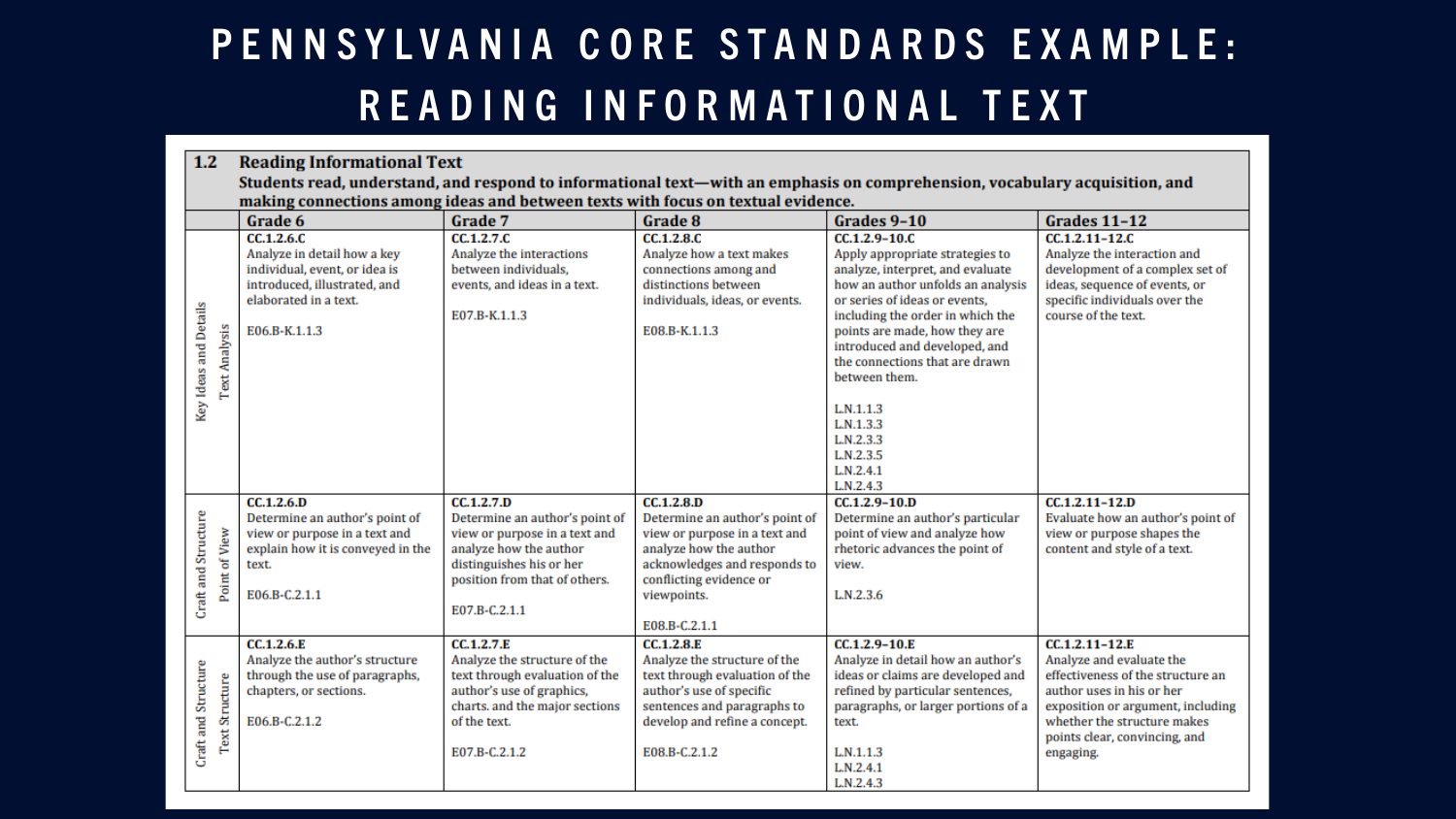## **PENNSYLVANIA CORE STANDARDS EXAMPLE: MATHEMATICS: NUMBERS AND OPERATIONS**

| <b>2.1. Numbers and Operations</b>                                                                                                                                                                                                                                                                                                                             |                                                                                                                                                                                                                                                                                                                                                                                                                                                                  |                                                                                                                                                                                                                                            |                                                                                                                                                                                                  |                             |                                                                                                                                                                                                                                                                                                                                                                                                                                                                                                                                                                                                                                                                                                                                                                                                                                          |  |  |  |  |
|----------------------------------------------------------------------------------------------------------------------------------------------------------------------------------------------------------------------------------------------------------------------------------------------------------------------------------------------------------------|------------------------------------------------------------------------------------------------------------------------------------------------------------------------------------------------------------------------------------------------------------------------------------------------------------------------------------------------------------------------------------------------------------------------------------------------------------------|--------------------------------------------------------------------------------------------------------------------------------------------------------------------------------------------------------------------------------------------|--------------------------------------------------------------------------------------------------------------------------------------------------------------------------------------------------|-----------------------------|------------------------------------------------------------------------------------------------------------------------------------------------------------------------------------------------------------------------------------------------------------------------------------------------------------------------------------------------------------------------------------------------------------------------------------------------------------------------------------------------------------------------------------------------------------------------------------------------------------------------------------------------------------------------------------------------------------------------------------------------------------------------------------------------------------------------------------------|--|--|--|--|
| <b>The Standards of Mathematical Practices</b>                                                                                                                                                                                                                                                                                                                 |                                                                                                                                                                                                                                                                                                                                                                                                                                                                  |                                                                                                                                                                                                                                            |                                                                                                                                                                                                  |                             |                                                                                                                                                                                                                                                                                                                                                                                                                                                                                                                                                                                                                                                                                                                                                                                                                                          |  |  |  |  |
| Make sense of problems and persevere in solving them.<br>Reason abstractly and quantitatively.<br>Construct viable arguments and critique the reasoning of others.<br>Model with mathematics.<br>Use appropriate tools strategically.<br>Attend to precision.<br>Look for and make use of structure.<br>Look for and express regularity in repeated reasoning. |                                                                                                                                                                                                                                                                                                                                                                                                                                                                  |                                                                                                                                                                                                                                            |                                                                                                                                                                                                  |                             |                                                                                                                                                                                                                                                                                                                                                                                                                                                                                                                                                                                                                                                                                                                                                                                                                                          |  |  |  |  |
|                                                                                                                                                                                                                                                                                                                                                                | 2.1.6 Grade 6                                                                                                                                                                                                                                                                                                                                                                                                                                                    | 2.1.7 Grade 7                                                                                                                                                                                                                              | 2.1.8 Grade 8                                                                                                                                                                                    |                             | 2.1.HS High School                                                                                                                                                                                                                                                                                                                                                                                                                                                                                                                                                                                                                                                                                                                                                                                                                       |  |  |  |  |
|                                                                                                                                                                                                                                                                                                                                                                | Pennsylvania's public schools shall teach, challenge, and support every student to realize his or her maximum potential and to acquire the knowledge and skills needed to:                                                                                                                                                                                                                                                                                       |                                                                                                                                                                                                                                            |                                                                                                                                                                                                  |                             |                                                                                                                                                                                                                                                                                                                                                                                                                                                                                                                                                                                                                                                                                                                                                                                                                                          |  |  |  |  |
| (D) Ratios & Proportional<br>Relationships                                                                                                                                                                                                                                                                                                                     | CC.2.1.6.D.1<br><b>Understand ratio</b><br>concepts and use ratio<br>reasoning to solve<br>problems.<br>M06.A-R.1.1.1<br>M06.A-R.1.1.2<br>M06.A-R.1.1.3<br>M06.A-R.1.1.4<br>M06.A-R.1.1.5                                                                                                                                                                                                                                                                        | CC.2.1.7.D.1<br>Analyze proportional<br>relationships and use<br>them to model and solve<br>real-world and<br>mathematical problems.<br>M07.A-R.1.1.1<br>M07.A-R.1.1.2<br>M07.A-R.1.1.3<br>M07.A-R.1.1.4<br>M07.A-R.1.1.5<br>M07.A-R.1.1.6 | <b>Intentionally Blank</b>                                                                                                                                                                       |                             | <b>CC.2.1.HS.F.1</b><br>Apply and extend the properties of exponents to solve problems with rational exponents.<br>A1.1.1.1.1. A1.1.1.1.2. A1.1.1.3.1. A2.1.2.1.1. A2.1.2.1.2. A2.1.2.1.3. A2.1.2.1.4<br><b>CC.2.1.HS.F.2</b><br>Apply properties of rational and irrational numbers to solve real world or mathematical problems.<br>A1.1.1.1.1. A1.1.1.1.2. A1.1.1.3.1. A1.1.1.2.1<br><b>CC.2.1.HS.F.3</b><br>Apply quantitative reasoning to choose and interpret units and scales in formulas, graphs, and data<br>displays.<br>A1.1.2.1.1, A1.1.2.1.2, A1.1.2.1.3, A1.2.1.2.1, A1.2.1.2.2, A2.2.2.1.1, A2.2.2.1.2, A2.2.3.1.1,<br>A2.2.3.1.2                                                                                                                                                                                        |  |  |  |  |
| [E] The Number System                                                                                                                                                                                                                                                                                                                                          | CC.2.1.6.E.1<br>Apply and extend<br>previous understandings<br>of multiplication and<br>division to divide<br>fractions by fractions.<br>M06.A-N.1.1.1<br>CC.2.1.6.E.2<br><b>Identify and choose</b><br>appropriate processes to<br>compute fluently with<br>multi-digit numbers.<br>M06.A-N.2.1.1<br>CC.2.1.6.E.3<br>Develop and/or apply<br>number theory concepts<br>to find common factors<br>and multiples.<br>M06.A-N.2.2.1<br>M06.A-N.2.2.2<br>A1.1.1.2.1 | CC.2.1.7.E.1<br>Apply and extend<br>previous understandings<br>of operations with<br>fractions to operations<br>with rational numbers.<br>M07.A-N.1.1.1<br>M07.A-N.1.1.2<br>M07.A-N.1.1.3<br><b>Intentionally Blank</b>                    | CC.2.1.8.E.1<br>Distinguish between<br>rational and irrational<br>numbers using their<br>properties.<br>M08.A-N.1.1.1<br>M08.A-N.1.1.2<br>A1.1.1.1.1<br>A1.1.1.1.2<br><b>Intentionally Blank</b> | Quantity<br>Number and<br>Ξ | <b>CC.2.1.HS.F.4</b><br>Use units as a way to understand problems and to guide the solution of multi-step problems.<br>A1.1.2.1.1, A1.1.2.1.2, A1.1.2.1.3, A1.2.1.2.1, A1.2.1.2.2, A2.2.2.1.1, A2.2.2.1.2<br><b>CC.2.1.HS.F.5</b><br>Choose a level of accuracy appropriate to limitations on measurement when reporting quantities.<br>A1.1.2.1.1, A1.1.2.1.2, A1.1.2.1.3, A1.1.2.2.1, A1.1.2.2.2, A1.1.3.1.1, A1.1.3.1.2, A1.1.3.1.3,<br>A1.1.3.2.1, A1.1.3.2.2, A2.2.3.1.1, A2.2.3.1.2<br><b>CC.2.1.HS.F.6</b><br>Extend the knowledge of arithmetic operations and apply to complex numbers.<br>A2.1.1.1.1. A2.1.1.1.2. A2.1.1.2.1. A2.1.1.2.2<br><b>CC.2.1.HS.F.7</b><br>Apply concepts of complex numbers in polynomial identities and quadratic equations to solve<br>problems.<br>A2.2.1.1.1, A2.2.1.1.2, A2.2.1.1.3, A2.2.1.1.4 |  |  |  |  |